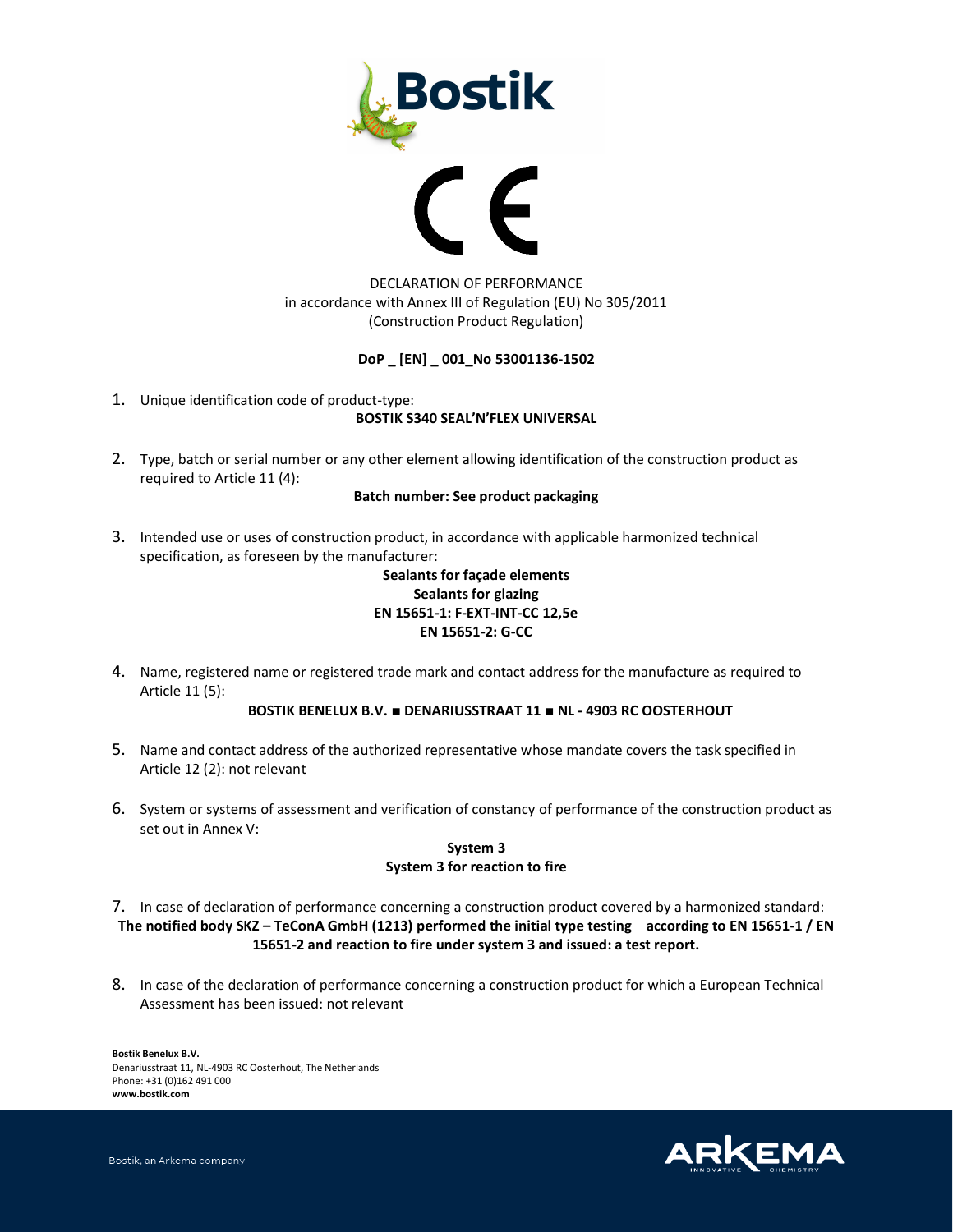

9. Declared performance:<br>Conditioning: Pr

Procedure B (according to ISO 8340) Substrate: Mortar M2 (without primer) Anodised aluminium (without primer)

| <b>Essential characteristics</b>      | Performance    | Harmonized technical specification |
|---------------------------------------|----------------|------------------------------------|
| Reaction to fire                      | <b>Class E</b> |                                    |
| Release of chemicals dangerous to the | $NPD$ $(*)$    |                                    |
| environment and health                |                |                                    |
| Water tightness and air tightness     |                |                                    |
| Resistance to flow                    | $\leq$ 3 mm    |                                    |
| Loss of volume                        | $\leq$ 25 %    |                                    |
| Tensile properties at maintained      | <b>NF</b>      |                                    |
| extension after water immersion       |                | EN 15651-1:2012                    |
| Tensile properties (secant            | <b>NR</b>      |                                    |
| modulus) for use in cold climate      |                |                                    |
| areas $(-30^{\circ}C)$                |                |                                    |
| Tensile properties at maintained      | <b>NF</b>      |                                    |
| extension for use in cold climate     |                |                                    |
| areas $(-30^{\circ}C)$                |                |                                    |
| <b>Durability</b>                     | Pass           |                                    |

**Bostik Benelux B.V.**  Denariusstraat 11, NL-4903 RC Oosterhout, The Netherlands Phone: +31 (0)162 491 000 **www.bostik.com**